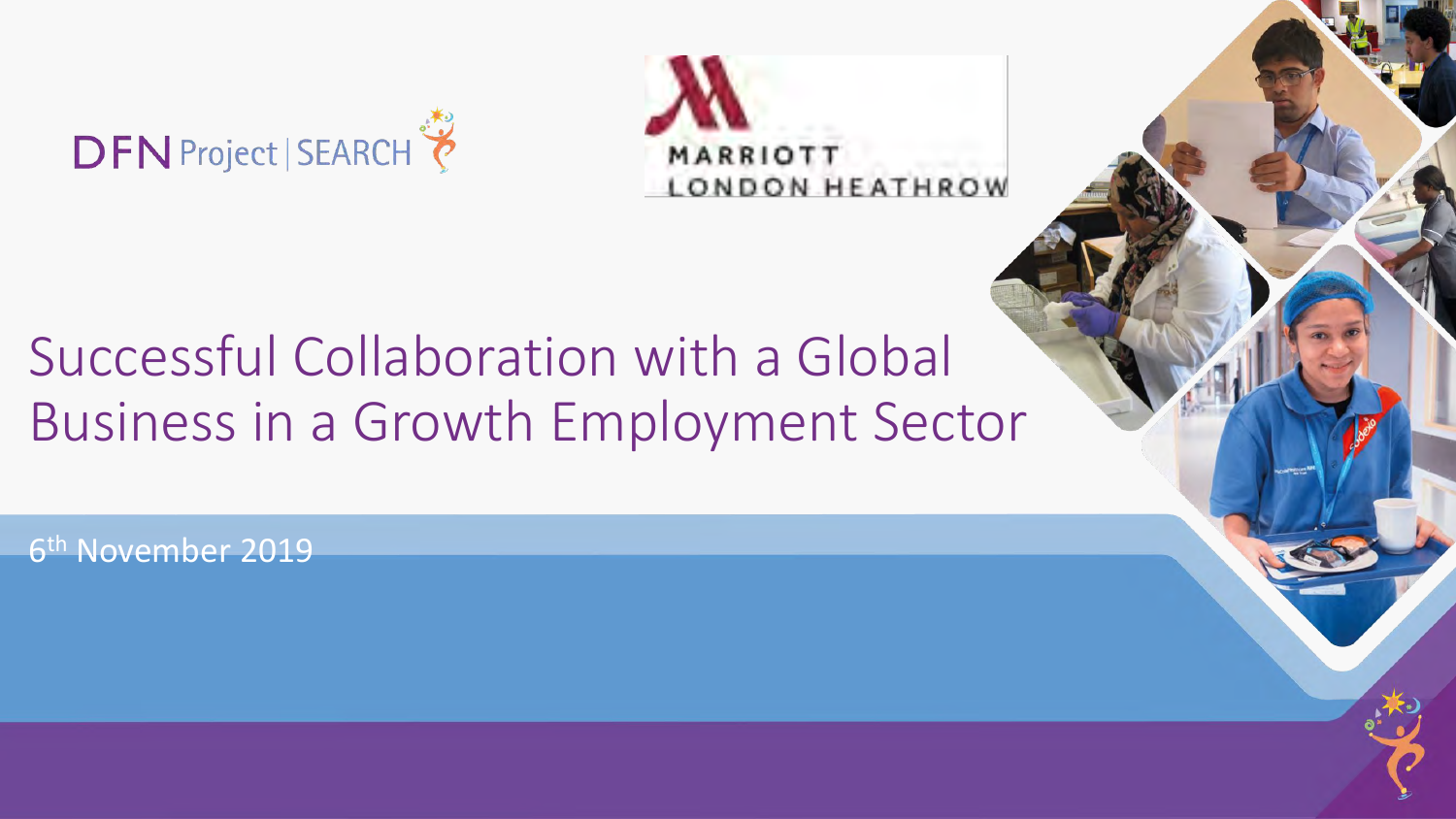## Introductions

Gemma Gallagher Human Resources Manager London Heathrow Marriott Hotel



Maureen McHugh Programme Specialist DFN Project SEARCH



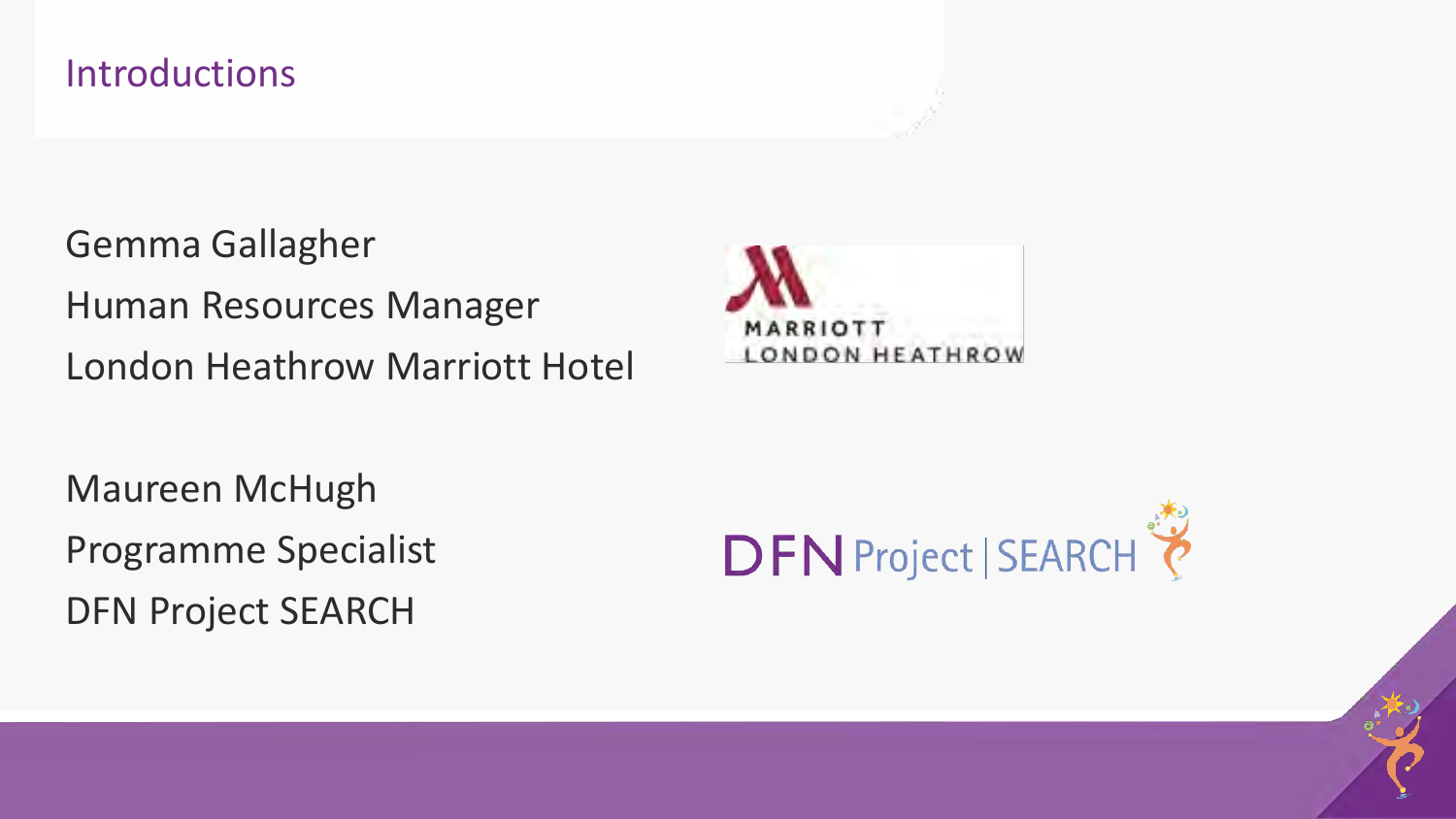Successful Collaboration with a Global Business in a Growth Employment Sector Work Shop

- Overview of Marriott and DFN Project SEARCH Collaboration
- Discussion and feedback session focusing on the key points of collaborative working from our experience

• Successful Outcomes

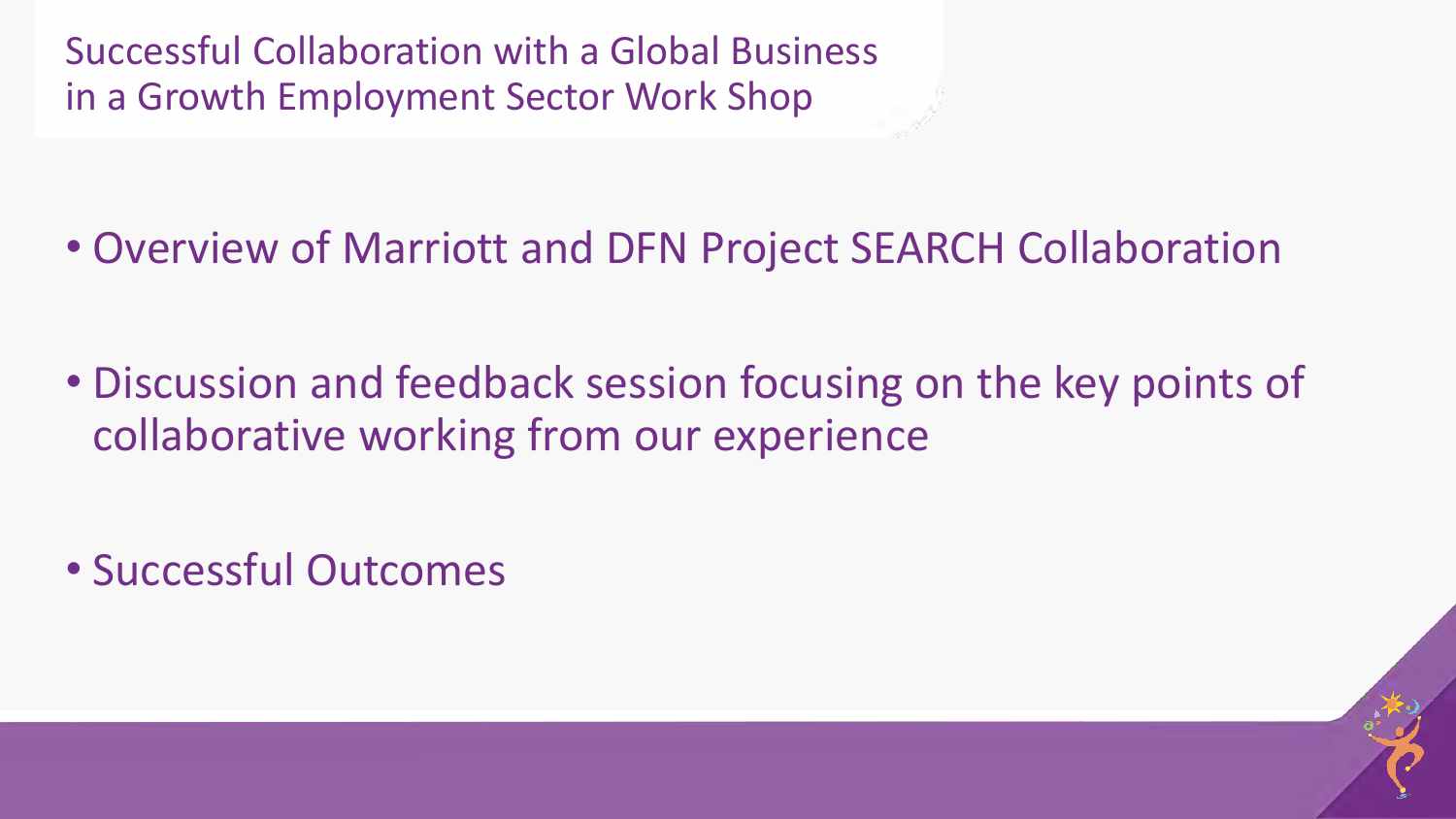### Success Rate 2016 - 2018



September 2016 to August 2017 Interns: 10 Employed: 7

September 2017 to August 2018 Interns: 8 Employed: 8

September 2018 to July 2019 Interns: 9 Employed: 6

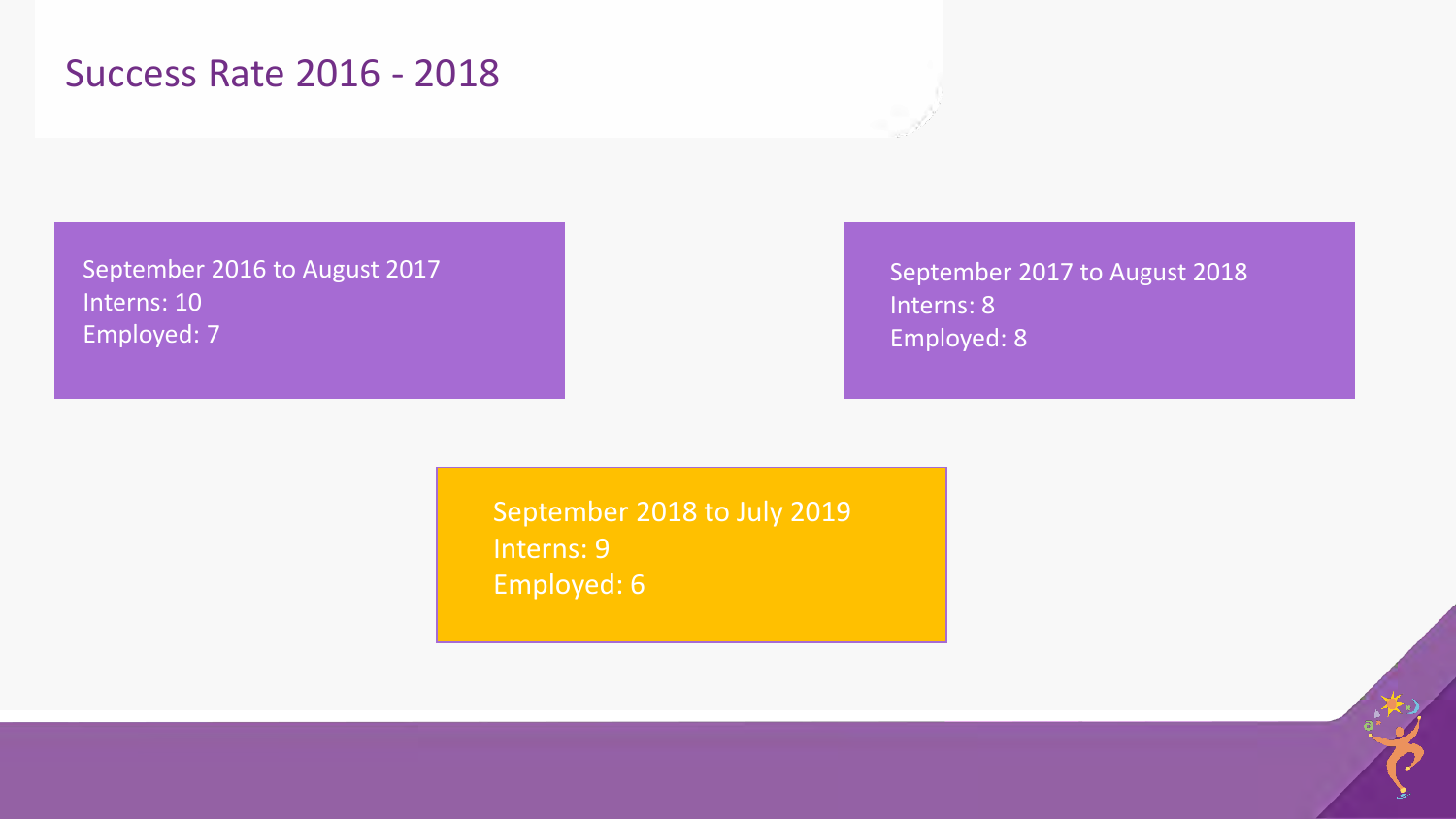

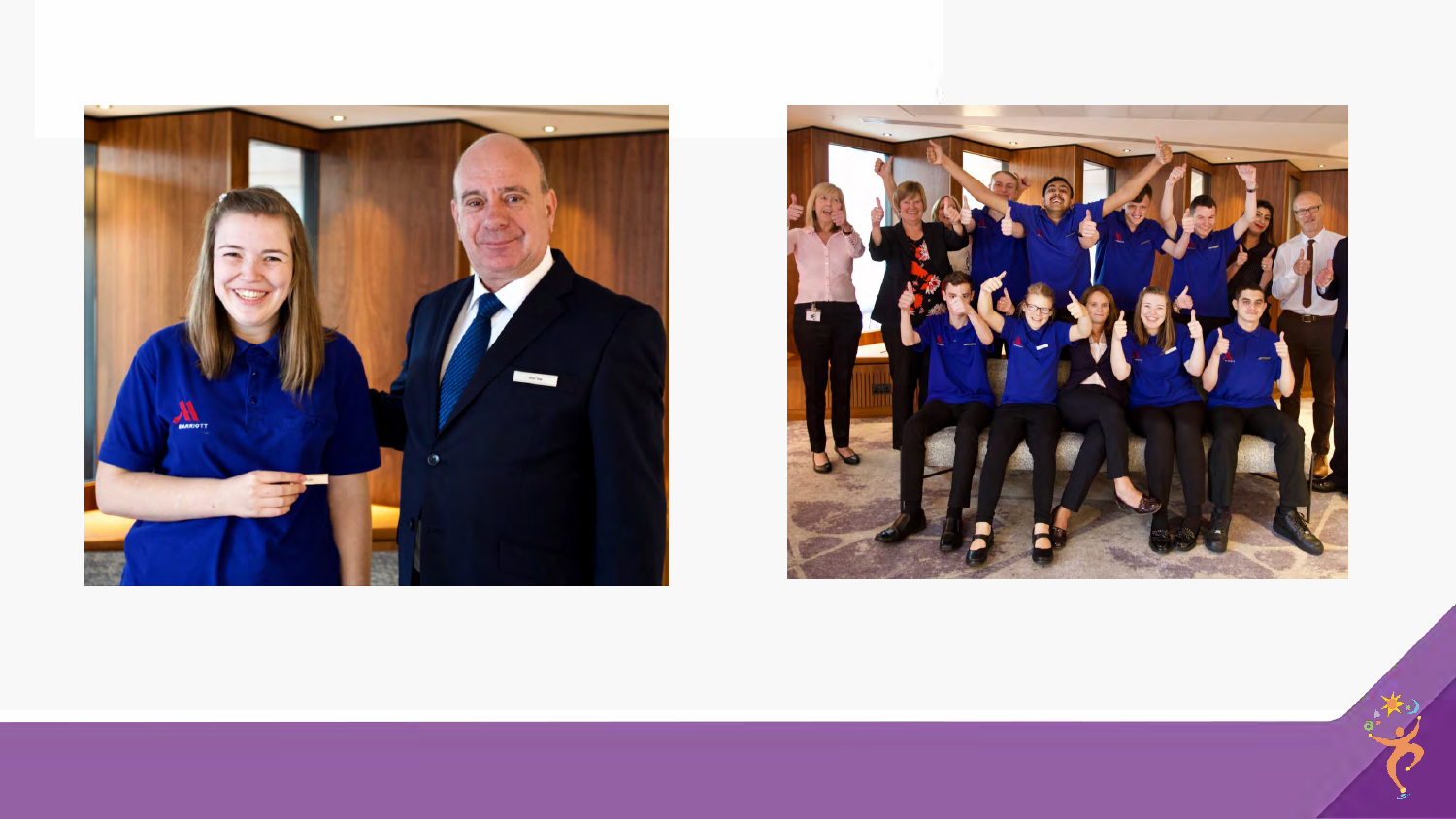



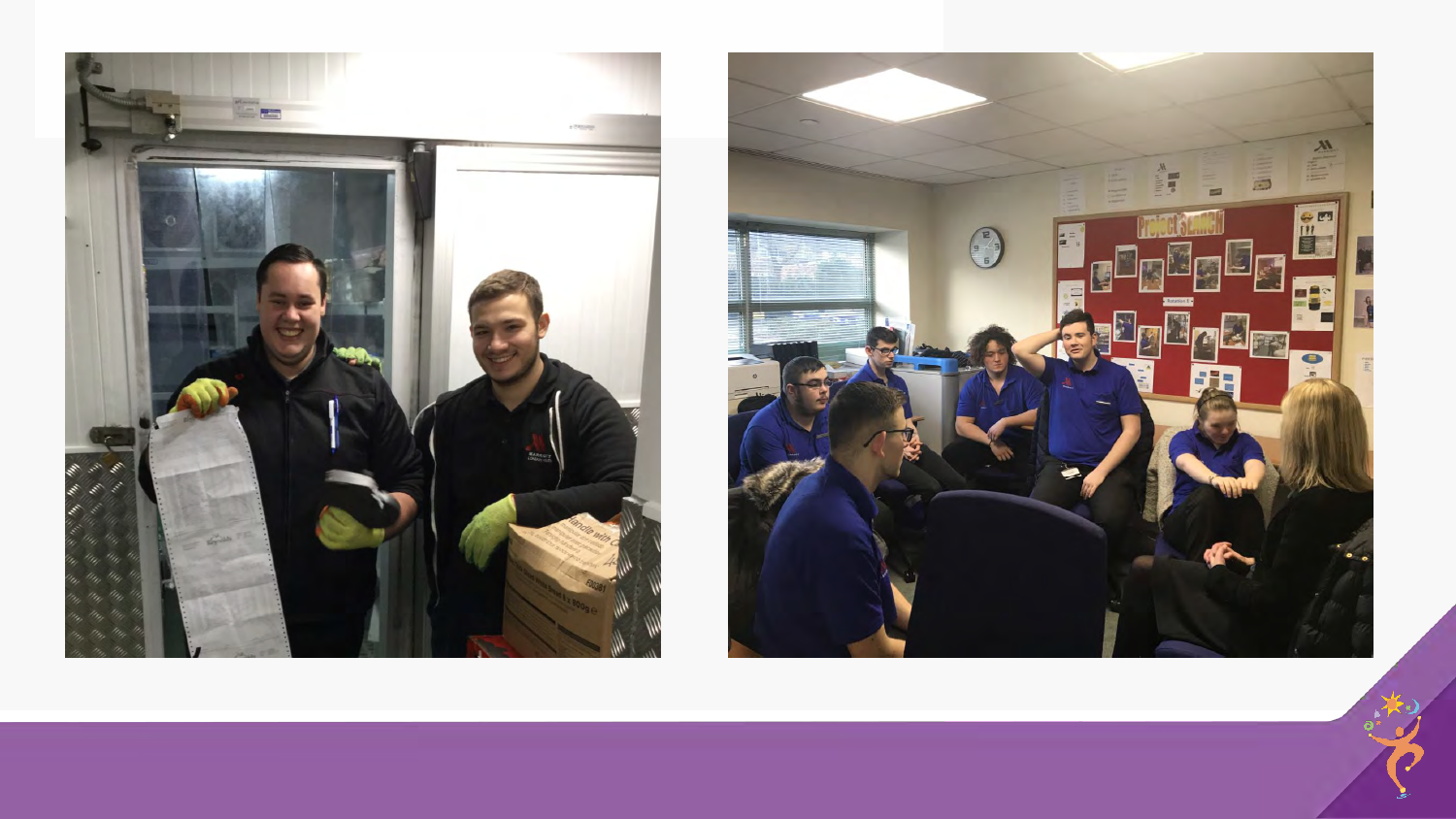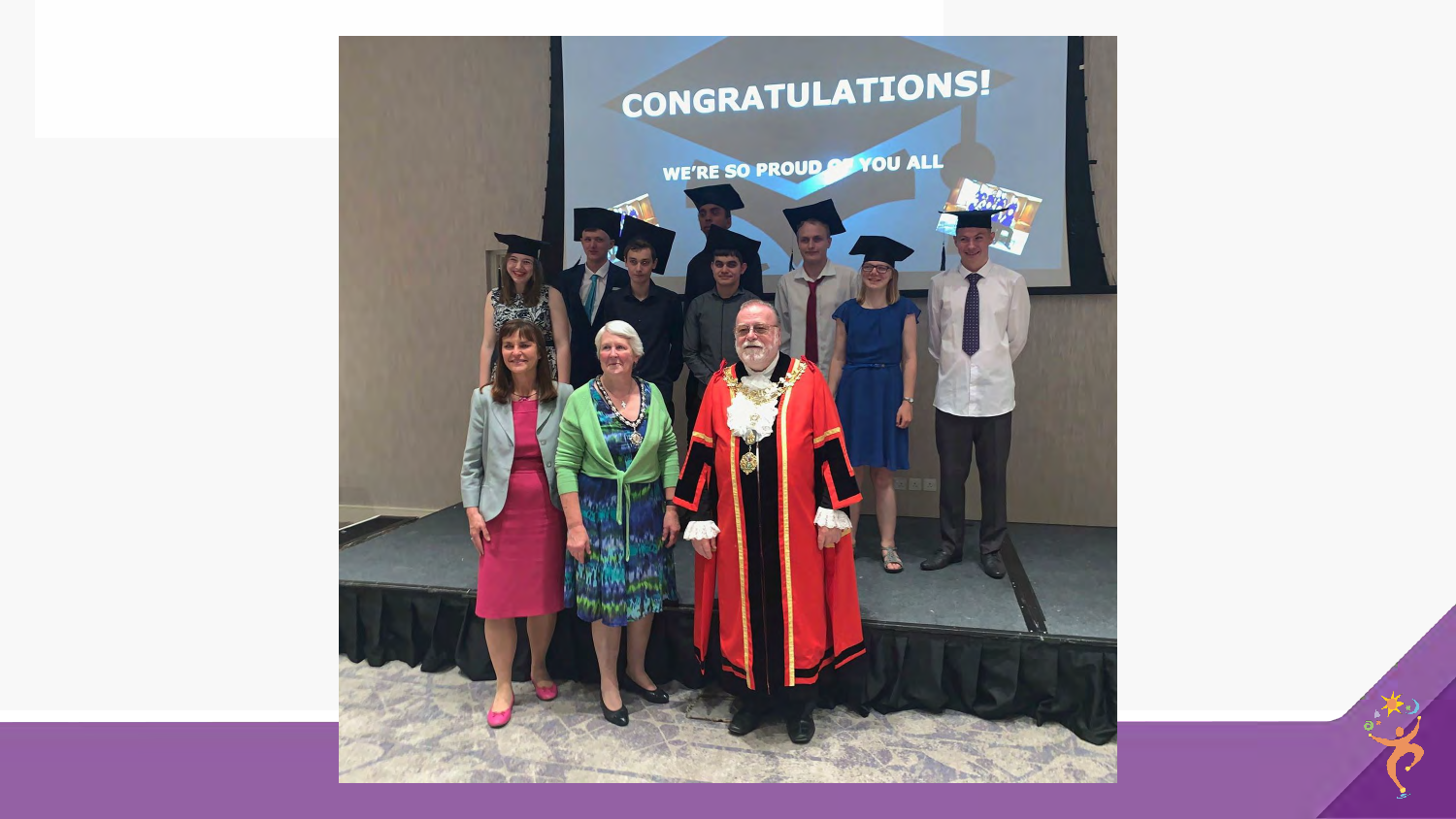# Group Discussion

- 1. What are the myths and fears for an organization to take on a person with learning difficulties / disabilities?
- 2. What assurances does a business need before agreeing to host a supported internship?
- 3. What important factors are there to consider when setting up a programme from both perspectives?
- 4. How do you ensure standards in the work place are not compromised?
- 5. What do you think a supported internship partnership could bring to a business?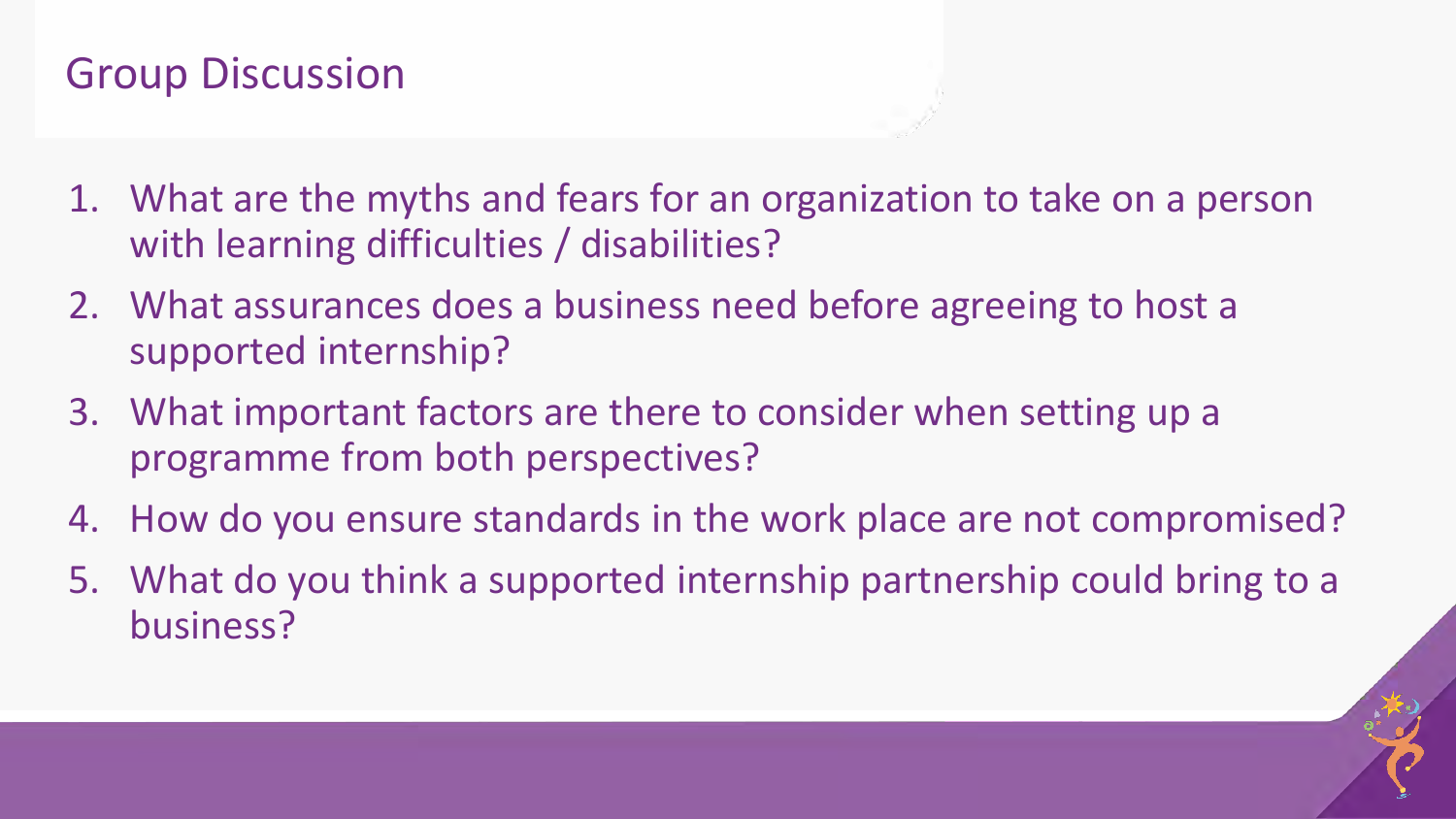What are the myths and fears for an organization to take on a person with learning difficulties / disabilities?

- Adjustments in the work place
- Getting Management and Work Force on board
- Lack of appreciation from Management and Work Force
- Productivity will suffer
- Added Cost to the Business
- Time Consuming
- Lack of Communication
- Not being able to perform the job to standard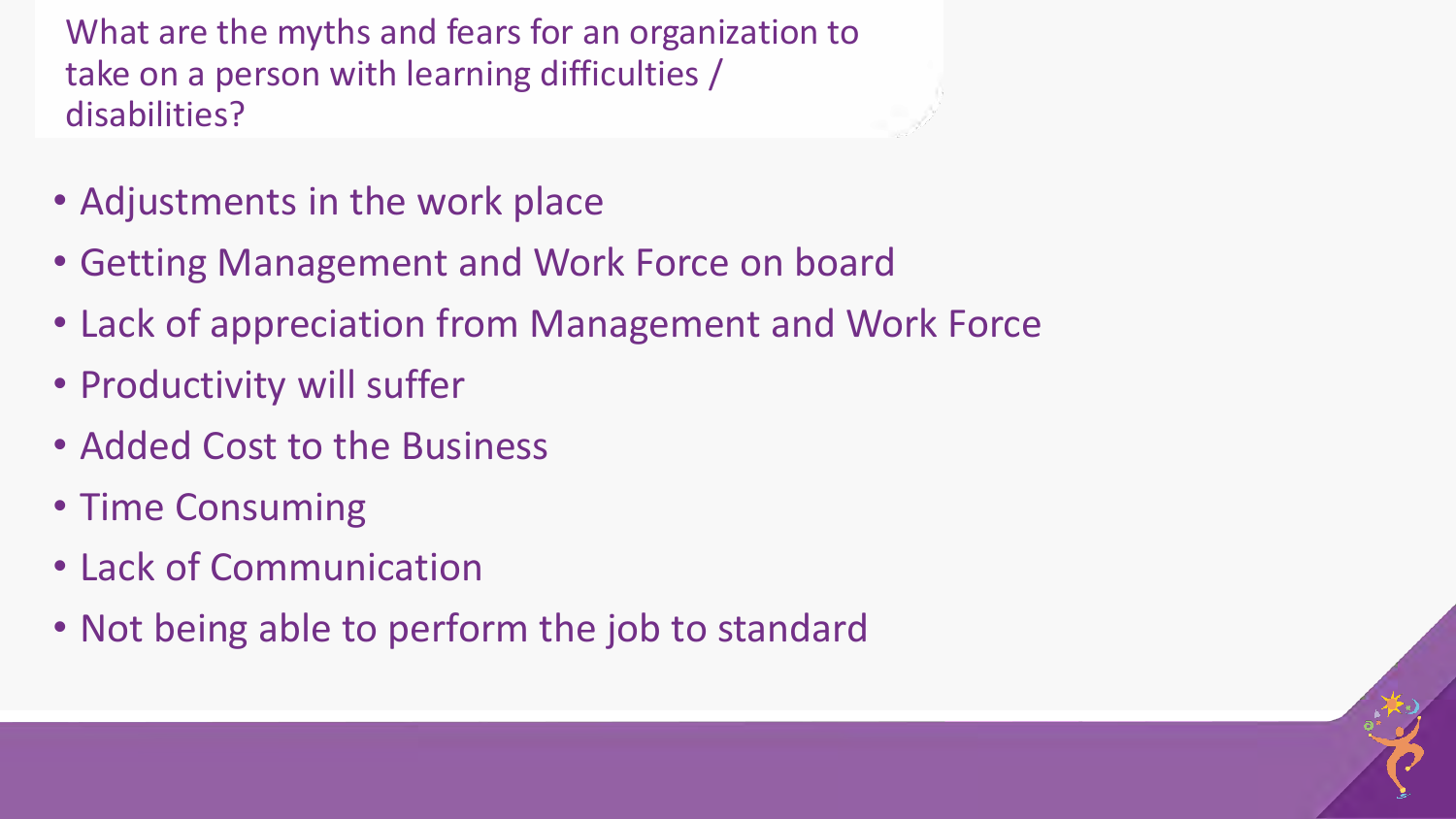What assurances does a business need before agreeing to host a supported internship?

- Respectful to the business
- Costs
- Time
- Productivity
- Clarity on roles and responsibilities of all partners
- Collaboration is key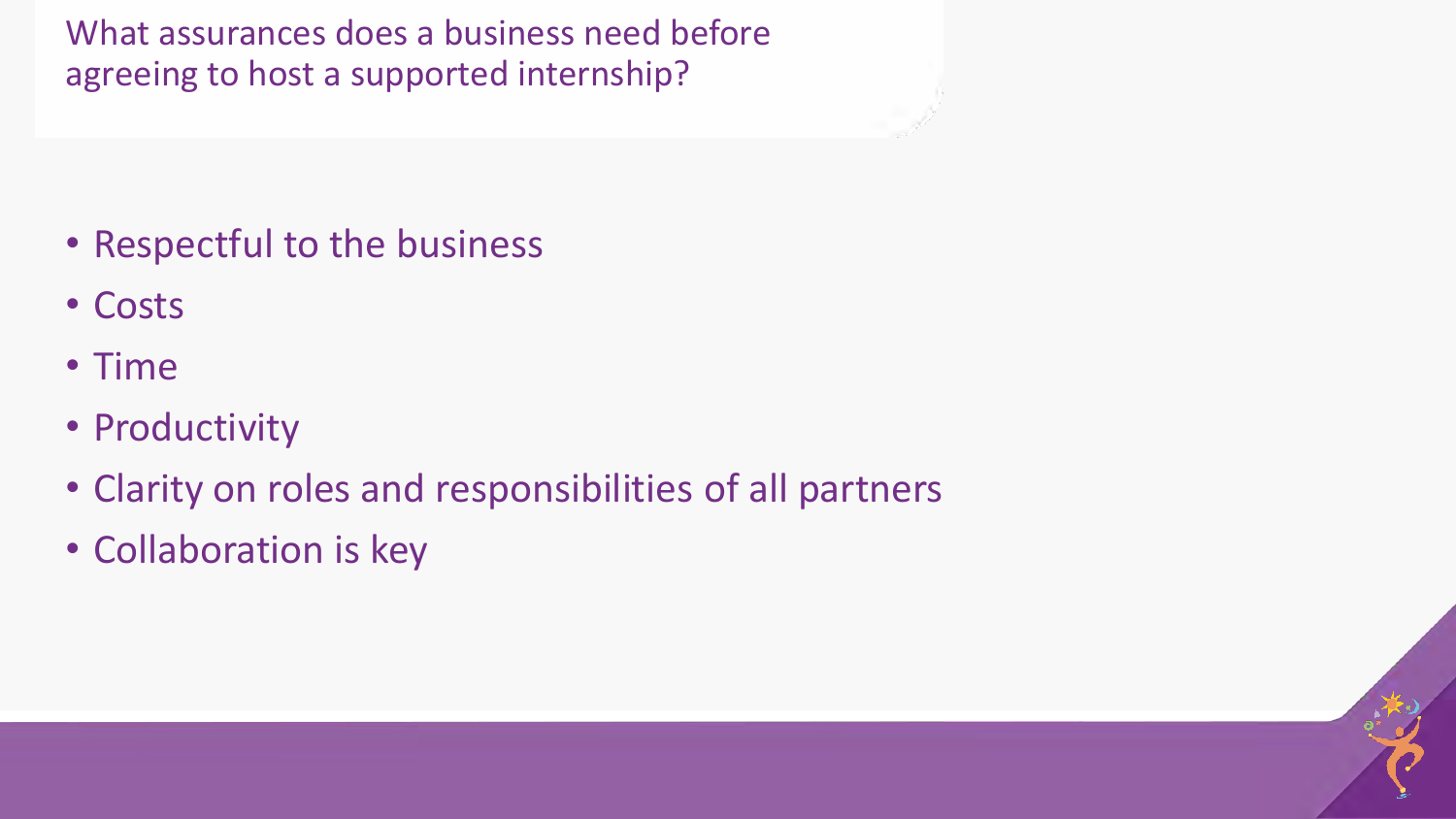What important factors are there to consider when setting up a programme from both perspectives?

- Collaboration
- All on-board to attend meetings etc.
- The right amount of support and training on site and pre work done prior to the start of the internship
- Planning ahead
- Consistency of staff
- Building relationships with the managers
- Working within the business values, culture, policies and/or mission statements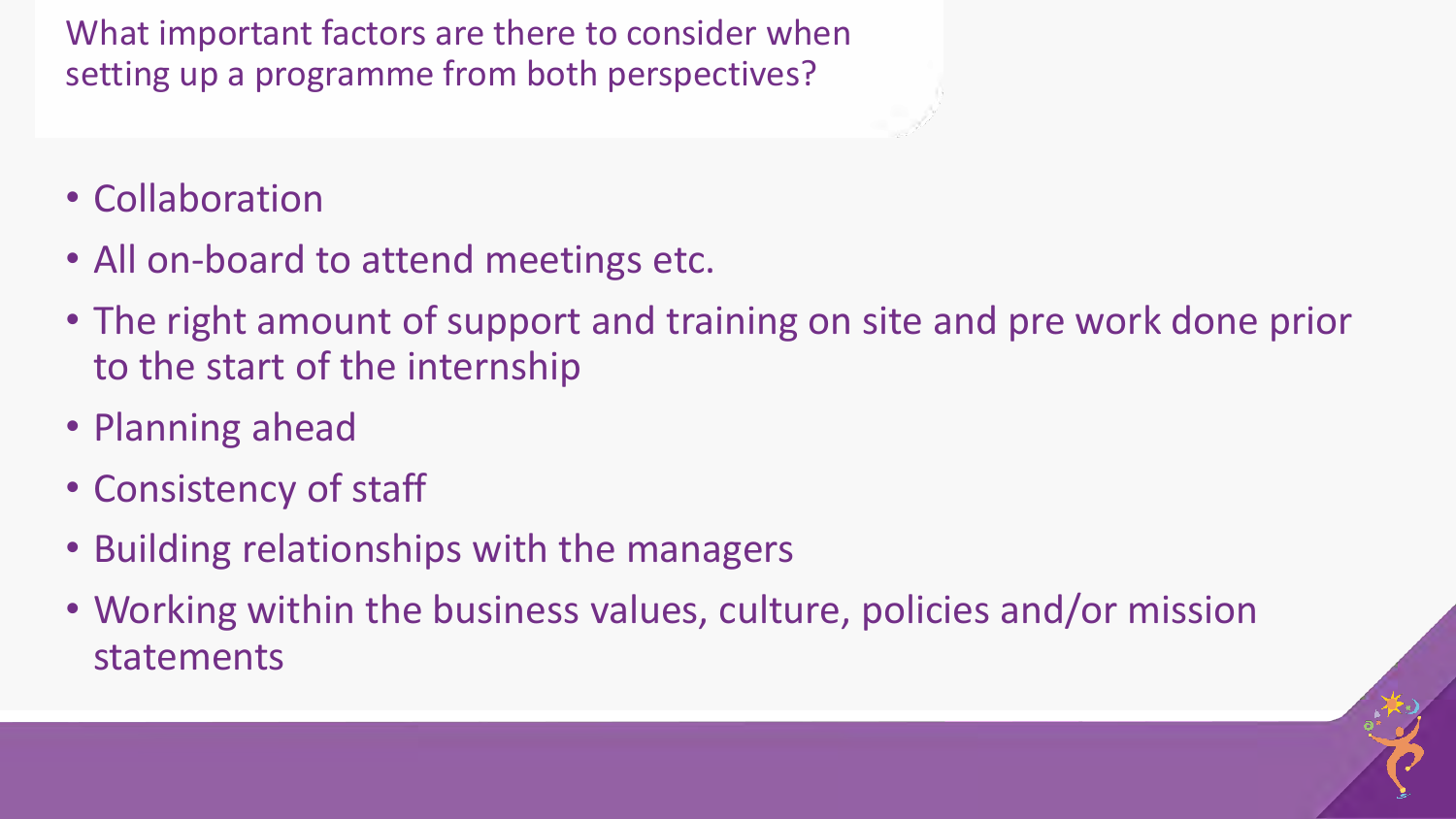How do you ensure standards in the work place are not compromised?

- Planning Ahead
- Training Management and work force prior to the Rotation
- Training the Young People

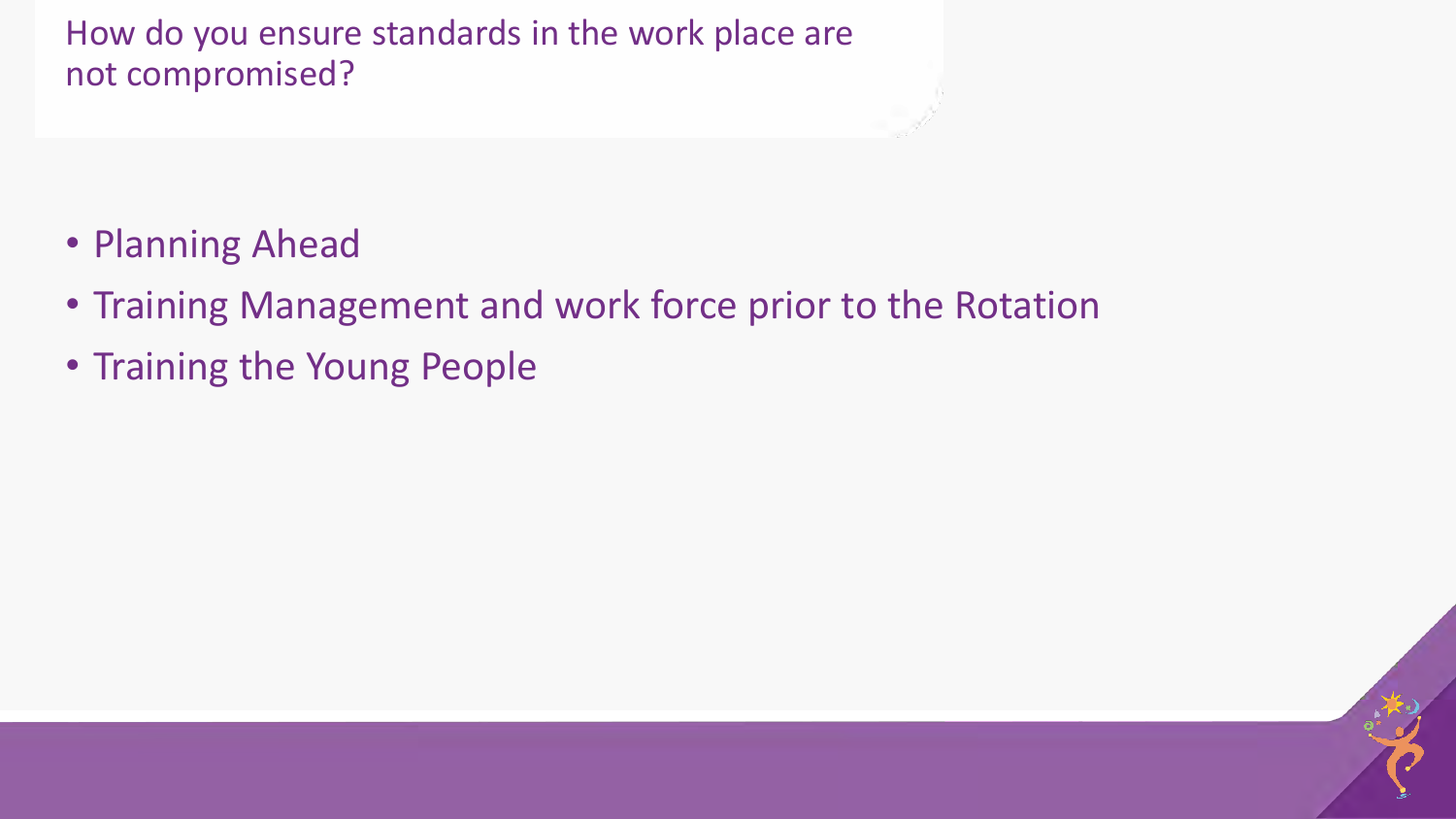### What do you think a supported internship partnership could bring to a business?

- Enhance Culture
- Links with Local Authority/Community
- Other Partners
- Corporate Social Responsibility
- Nominated for Awards
- Able to look at a different job stream
- Creating more opportunities
- Expanding the programme
- Developing SOP's and making Reasonable adjustments
- Individual Satisfaction for all involved
- Impact on Guest/Customers
- Disability Confident Employer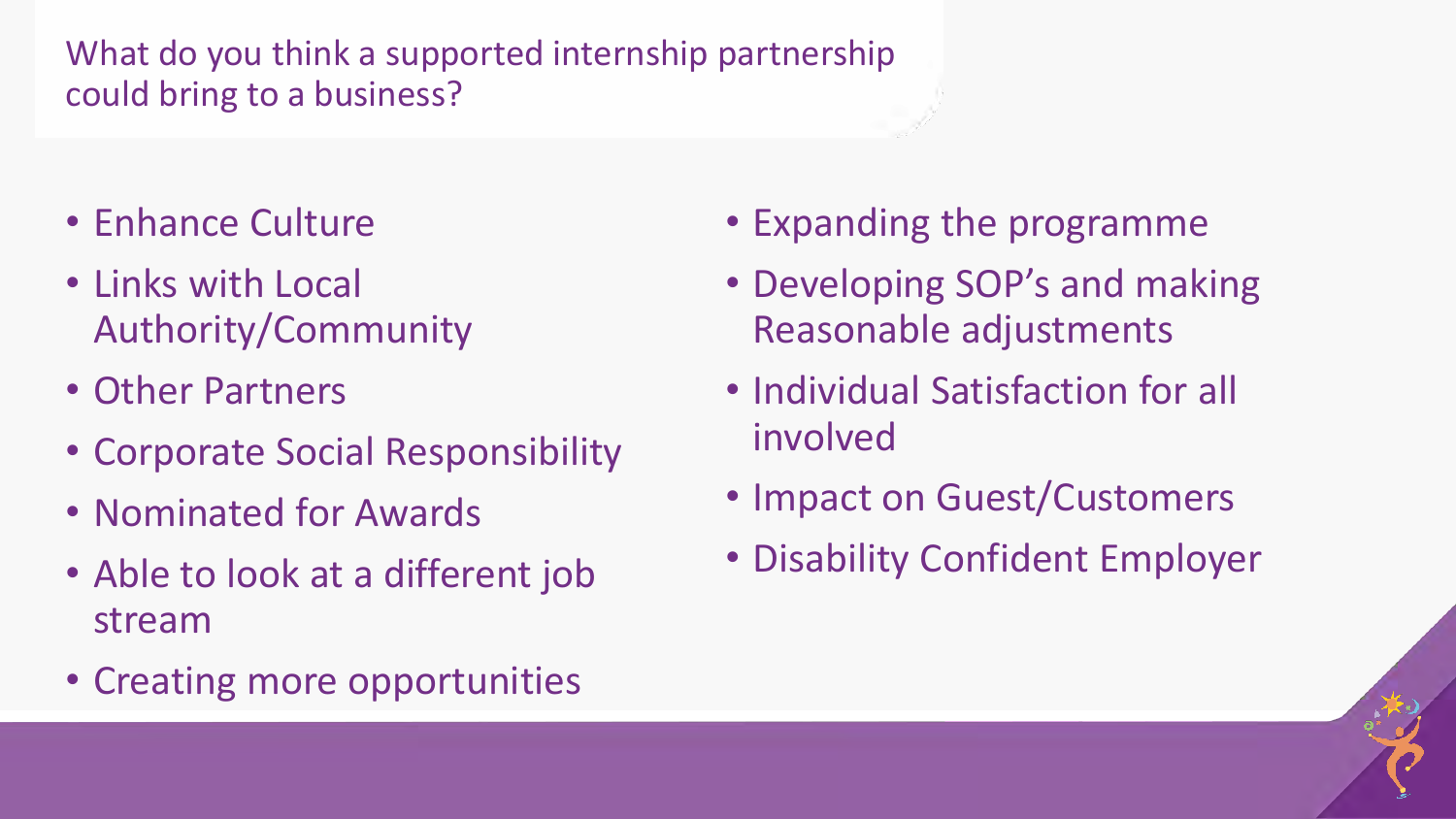- Benefits for the Partners/Stakeholders
- Positive impact on the Young Peoples Lives
- Quality assurance of working collaboratively with a global business
- Recognition, awards and publicity for the supported internship and business as a whole. Win! Win!